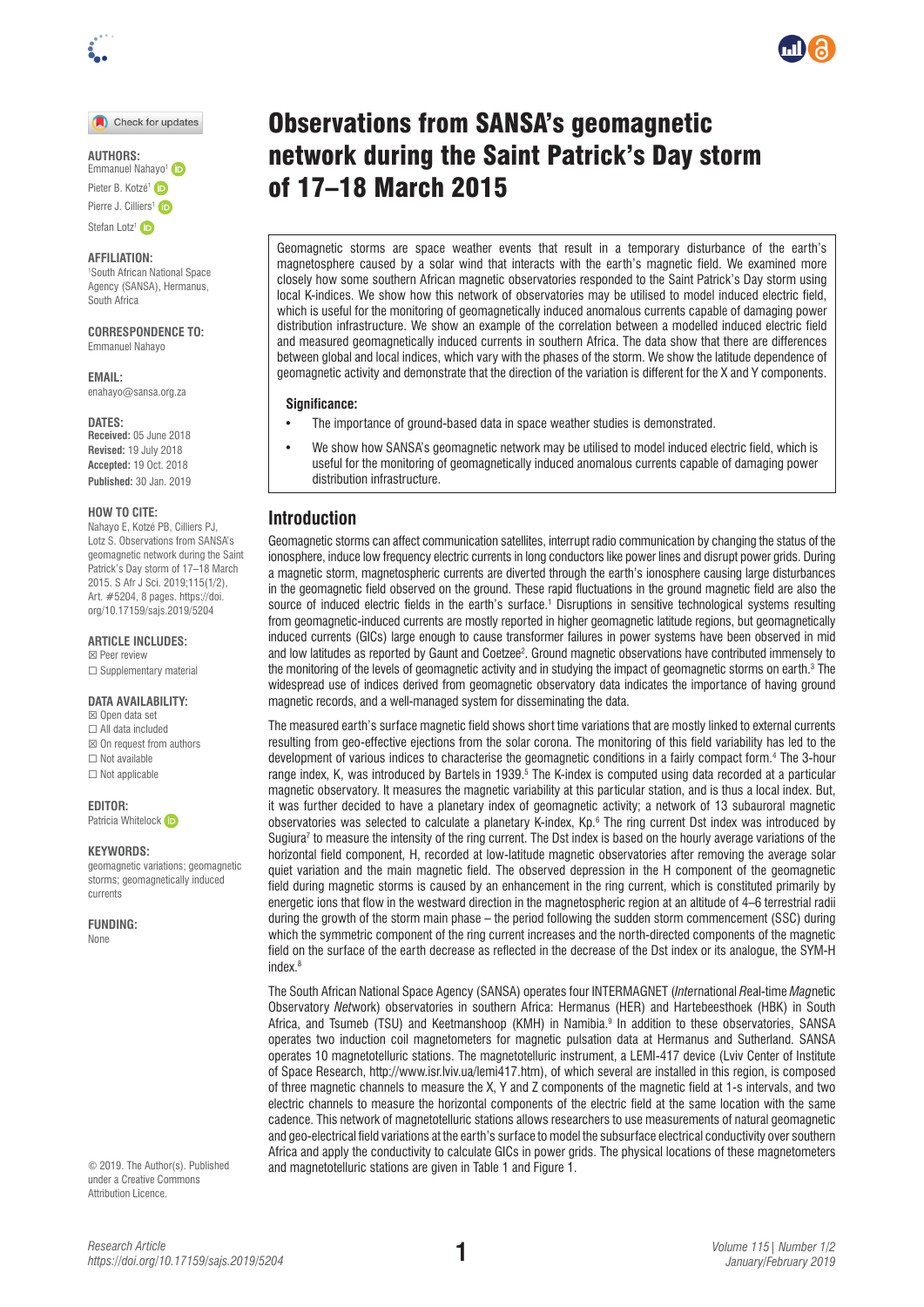

| <b>Station</b>  | <b>Station code</b> | <b>Geographic coordinates</b> |                 | Geomagnetic<br>latitude $(°)$ | <b>Instruments</b>                      | <b>Sampling</b><br>interval |
|-----------------|---------------------|-------------------------------|-----------------|-------------------------------|-----------------------------------------|-----------------------------|
|                 |                     | Latitude $(°)$                | Longitude $(°)$ |                               |                                         |                             |
| Hermanus        | <b>HER</b>          | $-34.425$                     | 19.225          | $-42.076$                     | <b>DMI FGE Fluxgate Magnetometer</b>    | $1$ min                     |
|                 |                     |                               |                 |                               | LEMI-025 Fluxgate Magnetometer          | 1 <sub>s</sub>              |
|                 |                     |                               |                 |                               | Induction coil magnetometer             | 1 <sub>s</sub>              |
| Hartebeesthoek  | <b>HBK</b>          | $-25.883$                     | 27.707          | $-35.513$                     |                                         |                             |
| Tsumeb          | <b>TSU</b>          | $-19.202$                     | 17.584          | $-30.495$                     | <b>DMI FGE Fluxgate Magnetometer</b>    | $1$ min                     |
| Keetmanshoop    | <b>KMH</b>          | $-26.541$                     | 18.110          | $-36.246$                     |                                         |                             |
| Sutherland      | <b>SUT</b>          | $-32.400$                     | 20.670          | $-40.665$                     | LEMI-025 Fluxgate Magnetometer          | 1 <sub>s</sub>              |
|                 |                     |                               |                 |                               | Induction coil magnetometer             | 1 <sub>s</sub>              |
| Middelpos       | <b>MID</b>          | $-30.150$                     | 18.517          | $-38.966$                     |                                         | 1 <sub>s</sub>              |
| Vaalputs        | VAA                 | $-31.917$                     | 20.230          | $-40.300$                     |                                         |                             |
| Trompsburg      | TR <sub>0</sub>     | $-30.017$                     | 26.994          | $-38.924$                     |                                         |                             |
| Fonteintjie     | <b>FON</b>          | $-30.942$                     | 23.158          | $-39.617$                     |                                         |                             |
| Jansenville     | JAN                 | $-30.081$                     | 25.011          | $-38.965$                     | LEMI-417M Long-Period Magnetotelluric   |                             |
| Obib            | <b>OBI</b>          | $-28.225$                     | 16.775          | $-37.521$                     | Magnetometer and electric field monitor |                             |
| Kakamas         | <b>KAK</b>          | $-28.760$                     | 20.640          | $-37.931$                     |                                         |                             |
| Koeberg         | <b>KOE</b>          | $-33.667$                     | 18.430          | $-41.510$                     |                                         |                             |
| <b>Hermanus</b> | <b>HER</b>          | $-34.425$                     | 19.225          | $-42.076$                     |                                         |                             |
| Hartebeesthoek  | <b>HBK</b>          | $-25.883$                     | 27.707          | $-35.513$                     |                                         |                             |

**Table 1:** The location of SANSA's geomagnetic network stations over southern Africa



*TSU, Tsumeb; KMH, Keetmanshoop; HBK, Hartebeesthoek; OBI, Obib; KAK, Kakamas; FON, Fonteintjie; VAA, Vaalputs; TRO, Trompsburg; MID, Middelpos; SUT, Sutherland; KOE, Koeberg; JAN, Jansenville; HER, Hermanus*

**Figure 1:** South African National Space Agency's geomagnetic observation network over southern Africa.

The largest geomagnetic storm of solar cycle 24 was the severe (G4) storm on Saint Patrick's Day on 17 March 2015.10 The Dst index reached a minimum of -223 nT during this storm.11 In this paper, we look at how SANSA's magnetic network responded to this magnetic storm using local K-indices and show how magnetotelluric stations can be used for the mapping of electric fields and for studying GICs in power networks in southern Africa. The magnetotelluric data from the Hermanus station as recorded on 17 March 2015 are shown in Figure 2.

## **K-indices**

During a geomagnetic storm, temporal geomagnetic variations are the superposition of the regular daily variation, Sq, and the irregular temporal geomagnetic variations. The former is estimated and removed from the signal and the amplitude range indices are calculated based only on the latter. The K-index measures the level of magnetic disturbance and it is derived from the maximum fluctuations of horizontal components relative to the regular 'quiet-time' variation observed during a 3-hour interval. In this study, the linear-phase robust non-linear smoothing (LRNS) method was used in the processing of the magnetic disturbance.<sup>12</sup> To compare the local K-indices with a global geomagnetic storm index, we used the Kp-index. For comparison purposes, the Halloween storm on 29 October 2003 was considered. Local K-indices are plotted together with the global Kp-index in Figure 3a and 3b. The trend of the magnetic activity shown by all sets of indices is the same, but the difference in measured magnitude disturbance at the magnetic observatories (Figure 4a and 4b) is significant because it indicates a spatial variation which could have led to non-homogeneity in the E-field over the region during some phases of the storm. This difference can be attributed to latitude dependence of geomagnetic activity, as shown in Figure 4a and 4b for the X and Y components of the geomagnetic field respectively. The variation of the field from one station to another is particularly evident during the main phase of this magnetic storm. Note that the direction of the variation is different for the X and Y components: the magnitude of the disturbed magnetic variation in the X component decreases with latitude, while in the Y component it increases with latitude.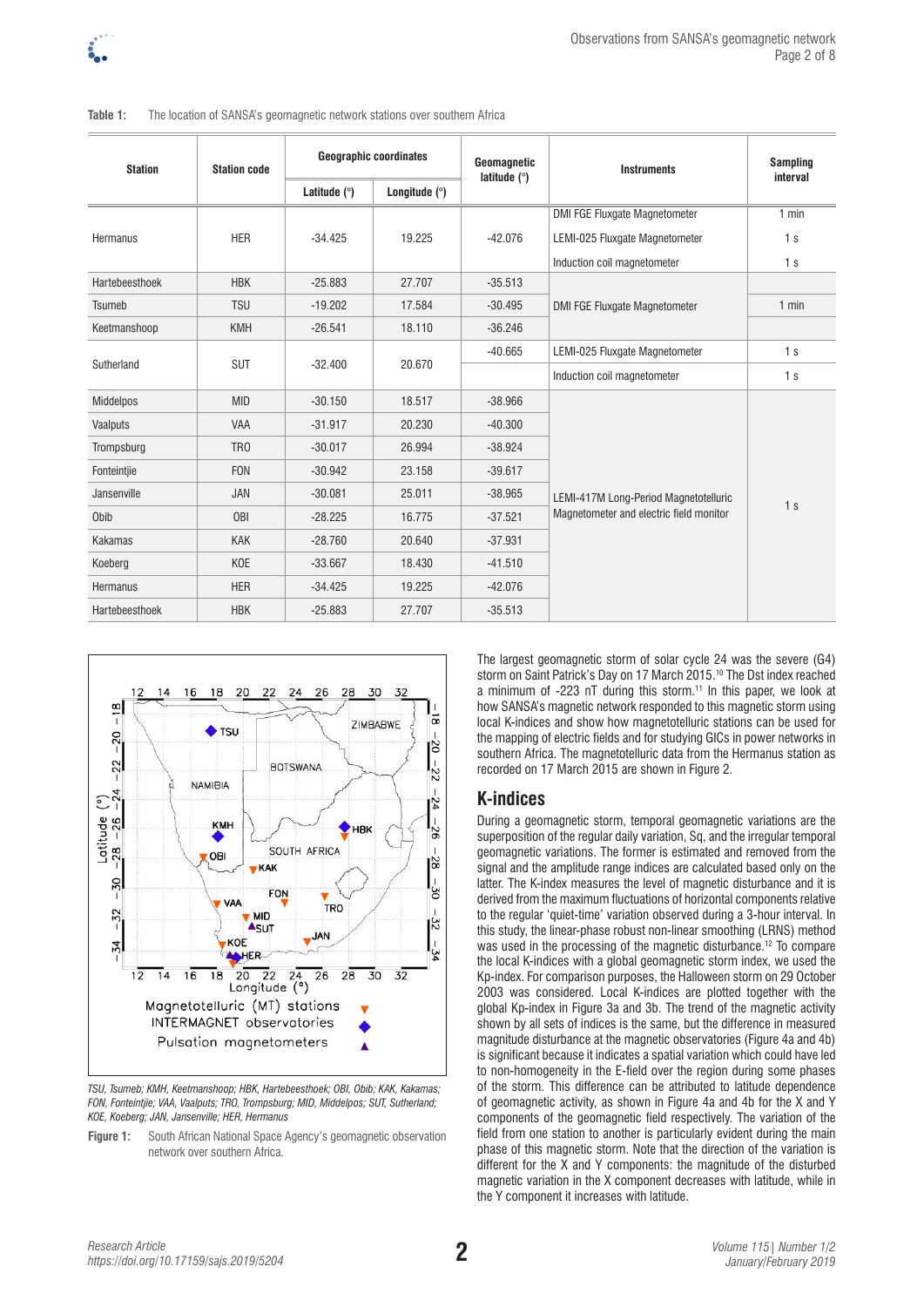

**Figure 2:** The geomagnetic and geoelectric field recorded by the magnetotelluric (MT) instrument at SANSA Space Science in Hermanus. The data were logged at 1-s intervals, and provide the means to verify models for E-field calculation and also to determine the local surface impedance, which is a key parameter for the estimation of geoelectric fields from magnetometer data, used in the calculation of geomagnetically induced currents.



**Figure 3:** Comparison of geomagnetic local K-index at HER, HBK, TSU, KMH and global Kp-index for (a) Saint Patrick's Day storm on 17 March 2015 and (b) Halloween magnetic storm on 29 October 2003. KMH started operating in 2006 and is therefore not represented in (b).



**Figure 4:** The comparison of 3-h disturbance magnitude values in the (a) X component and (b) Y component at HER, HBK, KMH and TSU on 17 March 2015. These disturbance values were calculated by subtracting the solar quiet-day variation (Sq) from recorded geomagnetic variations and determining the largest range of geomagnetic disturbances during a 3-h UT interval.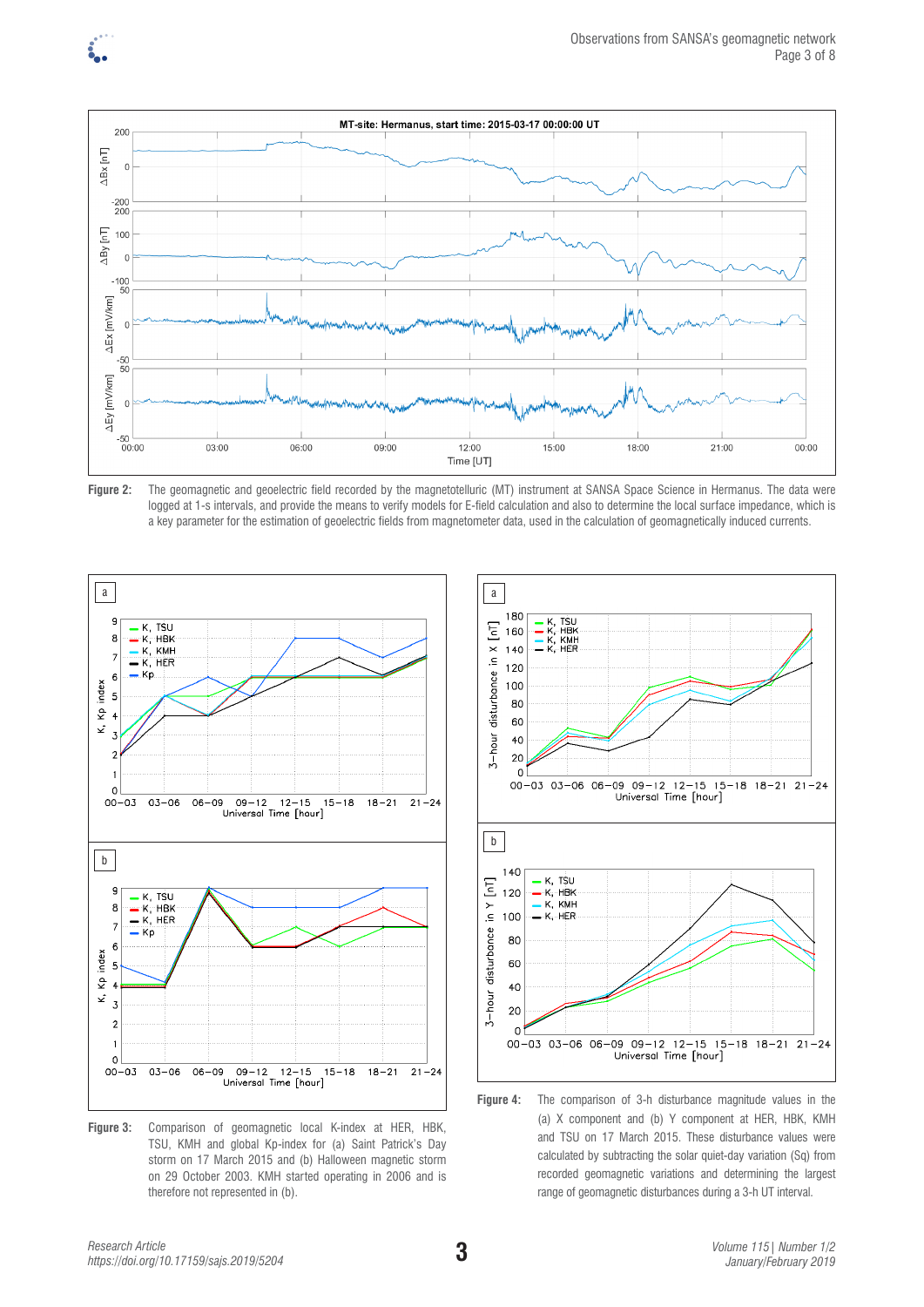The enhancement in the Y-component disturbance is consistent with disturbances as a result of field-aligned currents, which typically manifest in the dusk to pre-midnight sectors at middle latitudes. The decrease/increase in X/Y disturbance with latitude (Figure 4a and 4b) is indicative of the relative contribution of the ring current related disturbance (enhancing X) diminishing at higher latitudes, and the contribution of the field-aligned current related enhancement (to the Y component) increasing with latitude.<sup>13-15</sup>

The availability of several observatories in the region is a significant advantage for the characterisation of the latitude dependence of the components of the geomagnetic field. The difference between local K-indices and the Kp-index, and the fact that the differences are not the same for all storms and K-values, makes it necessary to consider local K-indices in the characterisation of storm intensity. In Figure 3a, during the first 12 h of the geomagnetic storm of 17 March 2015, the local K-values are generally lower than or equal to Kp, while during the last 12 h of the storm, the local K-values are consistently lower than Kp. This same trend was also observed for the storm of 29 October 2003 shown in Figure 3b. The difference between Kp- and local K-indices was also observed at other mid-low latitudes INTERMAGNET observatories, namely Fredericksburg (FRD), Kakioka (KAK) and Cheongyang (CYG). The local K-indices are generally smaller than the global Kp-indices specifically for observed planetary geomagnetic disturbances classified as strong, severe or extreme.16 The observation that the variation in the geomagnetic fields at HBK and KMH (on the same latitude and both not coastal) as shown in Figure 3 is about the same (at times during the storm HBK values are slightly higher than those at KMH while at other times they are slightly lower) seems to confirm that stations at the same latitude have similar variations in the geomagnetic field.

The comparison of magnetograms at the four INTERMAGNET stations – HER, HBK, TSU and KMH – during the storm of 17 March 2015 is shown in Figure 5. The following discussion of the variation of the geomagnetic field includes the storm-related increase and decrease of horizontal (B<sub>x</sub> or north directed and B<sub>y</sub> or east directed) and vertical (B<sub>z</sub> or downward directed) field components during the storm. The sudden increases in the B<sub>x</sub> and B<sub>z</sub> components and decrease in the B<sub>y</sub> component are observed at all observatories around 04:45 UT. Table  $\acute{2}$  shows the increase in the  $B_x$  component from 04:45 to 04:47 UT and the highest rate of change in  $B_{x}$  and  $B_{y}$  components in this time interval. This marks a sudden storm commencement at 04:45 UT.<sup>11</sup> The values in Table 2 show that the highest rate of change in horizontal components during the sudden storm commencement occurred at TSU and the lowest at HER, and HER had the lowest sudden magnetic field increase in  $B_n$ and the lowest sudden decrease in the  $B_y$  component. Figure 6a and 6b show the plots of the rate of change in horizontal components,  $B_{\nu}$ and  $B_{y}$ , respectively. From Figure 6a it is evident that the maximum rate of change in the  $B_x$  component occurred at all four stations during the sudden storm commencement. The largest deviation from the mean over the four stations occurred in the  $B_z$  component measured at the Hermanus station, which is closest to the coast. Figure 6b shows that the maximum rate of change in the  $B_y$  component occurred in the Hermanus data and was not during the sudden storm commencement but during the main phase of the storm at about 14:00 and 18:00. The peak values in  $dB/dt$  (20.8 nT/min) were larger than the peak values in  $dB/dt$  $(-11 nT/min)$ , which seems to indicate a dominance of the ring current in causing the geomagnetic disturbance. On the other hand, the increase in the variation of the  $\mathtt{B}_z$  component of the Hermanus observations relative to the variation of the other observatories (Figure 5), and the increase in the maximum dBy /dt from Tsumeb to Hermanus (Figure 6b) is consistent with disturbances resulting from field-aligned currents.<sup>13</sup>

**Table 2:** The sudden magnetic field increase in B<sub>x</sub> (ΔB<sub>x</sub>) and decrease in B<sub>y</sub> (ΔB<sub>y</sub>) and its highest rate of change in both components (dB<sub>x</sub>/dt and dB<sub>y</sub>/dt) from 04:45 to 04:47 UT on 17 March 2015 at four magnetic observatories: HER, HBK, TSU and KMH

| <b>Station</b> | Geographic<br>latitude $(°)$ | ∆Bx | dBx/dt<br>(nT/min) | Time of dBx/dt<br>(UT, h: min) | $\Delta$ By | dBy/dt<br>(nT/min) | Time of dBy/dt<br>(UT, h: min) |
|----------------|------------------------------|-----|--------------------|--------------------------------|-------------|--------------------|--------------------------------|
| <b>TSU</b>     | $-19.202$                    | 42  | 20.8               | 04:46                          | $-16$       | $-9.6$             | 04:45                          |
| <b>HBK</b>     | $-25.883$                    | 38  | 18.8               | 04:46                          | $-19$       | $-9.6$             | 04:46                          |
| <b>KMH</b>     | $-26.541$                    | 40  | 20.3               | 04:46                          | $-10$       | $-11.0$            | 04:45                          |
| HER            | $-34.425$                    | 30  | 14.7               | 04:46                          | -8          | $-8.0$             | 04:45                          |



**Figure 5:** Plots of 1-min data magnetograms recorded during the Saint Patrick's Day storm, 17–18 March 2015, at the four INTERMAGNET observatories (HER, HBK, TSU and KMH) managed by SANSA. The mean value over the 2-day period shown was subtracted from the data at each station before plotting.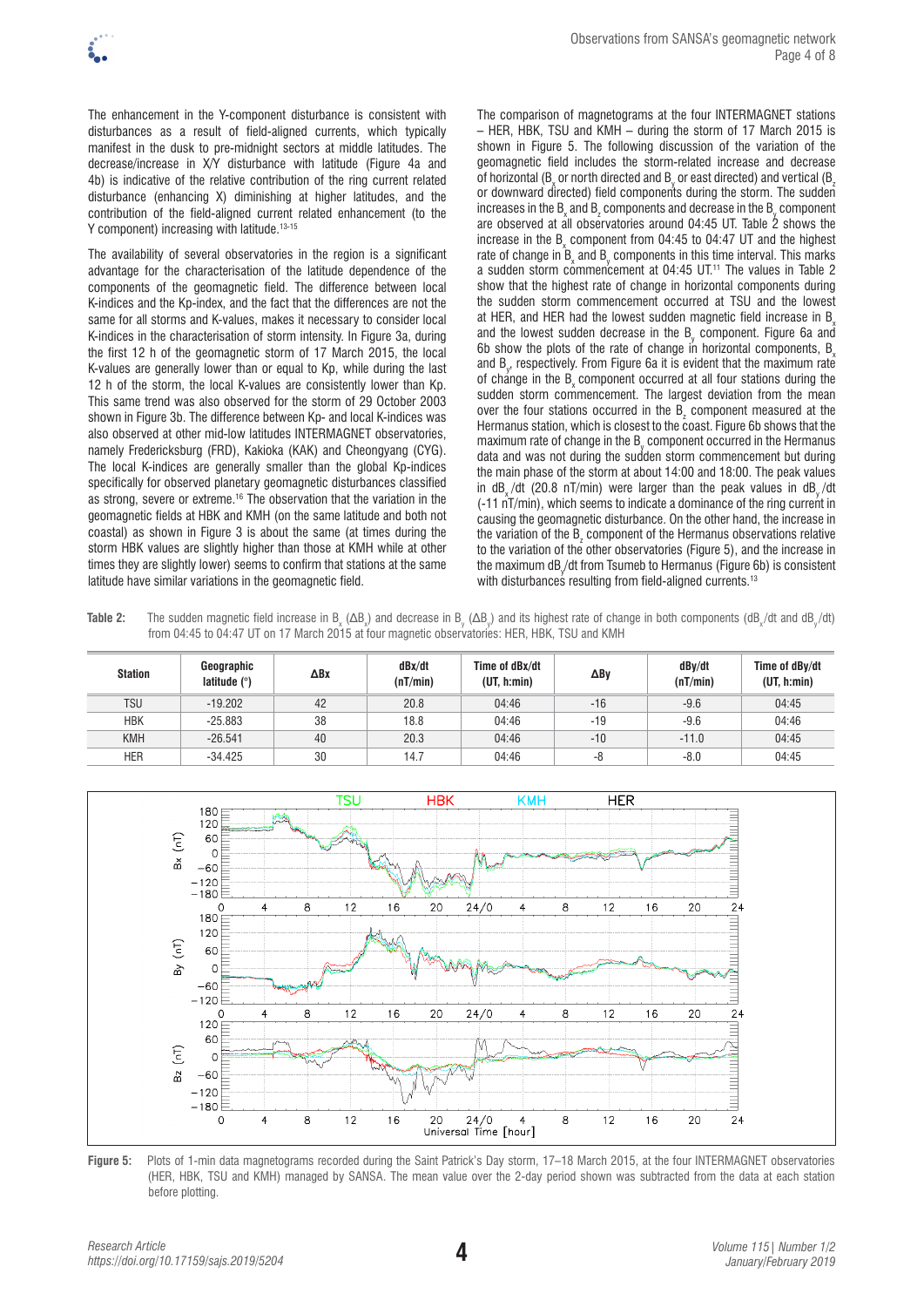

**Figure 6:** Plots of the rate of change in the (a)  $\mathsf{B}_{\mathsf{x}}$  component (dB<sub>x</sub>/dt) and (b)  $\mathsf{B}_{\mathsf{y}}$  component (dB<sub>x</sub>/dt) derived from the measured data during the Saint Patrick's Day storm, 17–18 March 2015, at each of the four INTERMAGNET observatories in southern Africa

# **Geomagnetically induced currents**

Geomagnetically induced currents (GIC) have been recorded in the South African power distribution network since 2003. During the geomagnetic storm of 29–31 October 2003, there was a significant impact on the transformers in the network, resulting from thermal damage to power transformers.2 The electric field, which is the primary driver of GIC in the network, has been shown to have a significant spatial variation over southern Africa during a geomagnetic storm, based on the small time differences in the data from different geomagnetic observatories in the region.<sup>17</sup> The electric field along every power line is derived from the interpolation of the rate of change of the horizontal components of the geomagnetic field and the surface impedance as derived from local magnetotelluric measurements.18 For the E-field results shown in this paper, the surface impedance derived from the magnetotelluric station in Hermanus was used for calculating the E-field over the whole region of interest. The GIC at any particular grounded transformer is determined by the summation of induced currents in the lines connected to the transformer and the alignment of the power lines connected to the transformer with the electric field. Figure 7a shows the horizontal electric field over southern Africa during the peak of the SSC on 17 March 2015 when the peak electric field magnitude  $|E|$  reached 92 mV/km and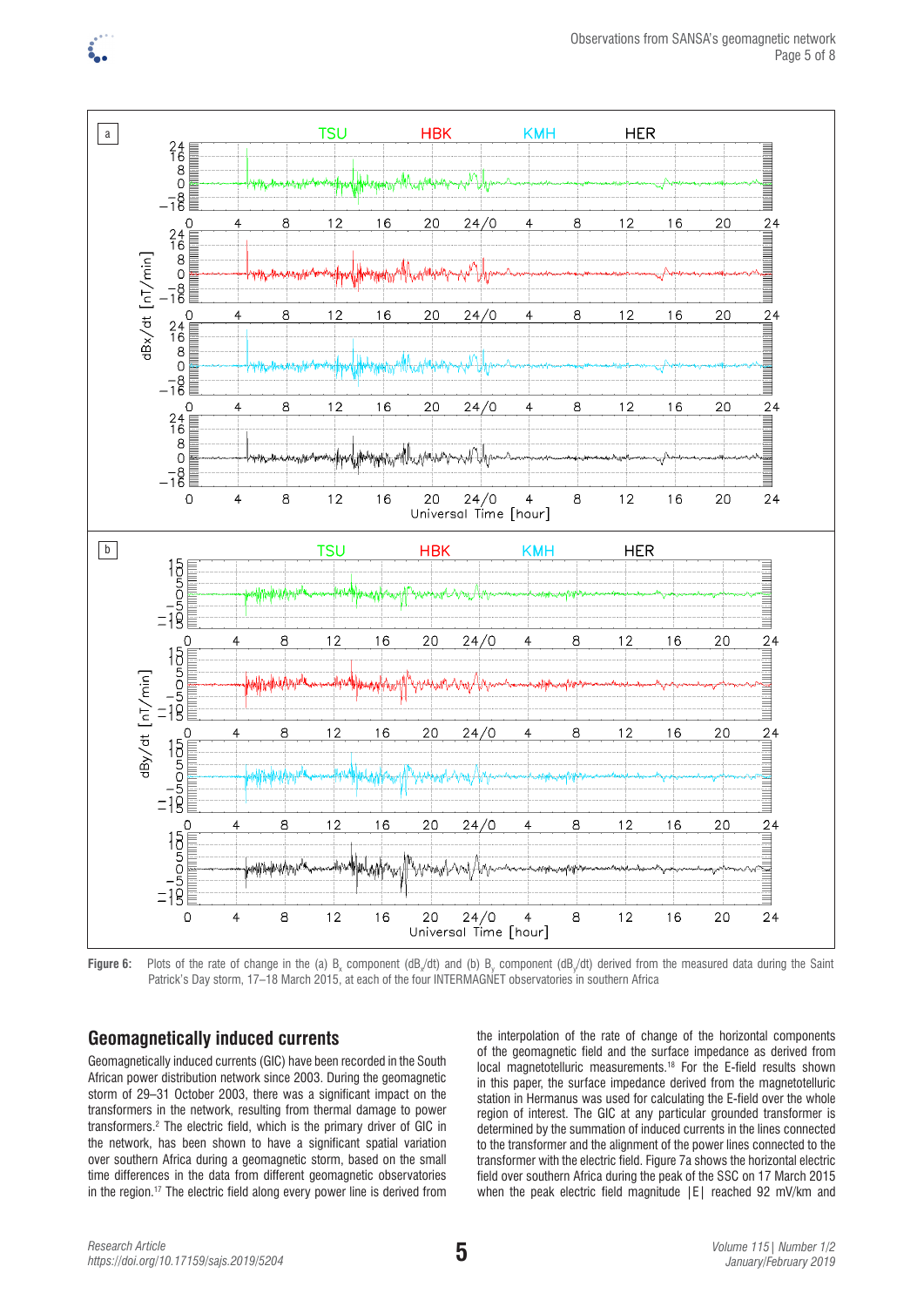during the main phase of the storm when  $|E|$  reached 53 mV/km. Figure 7b shows the spatial distribution of the horizontal component of the E-field during a time when there was a maximum spatial variation in the direction of the E-field. Figure 7a shows that the variation in magnitude and direction of the E-field is minimal during the period when the E-field was high. On the other hand, Figure 7b shows that both the magnitude and the direction of the E-field exhibit a significant spatial variation during other times of the storm. The spatial variation shown in Figure 6b does not provide strong evidence of either a latitudinal or coastal effect. The coastal effect – namely an increase in the component of the E-field perpendicular to the coast on the landside at locations close to the land–

ocean boundary – is a result of the increase in the conductivity of the earth moving from land to sea. This increase is physically a result from charge accumulation at the land–ocean boundary.19 In Figure 7b there is evidence of both an increase of the E-field towards the ocean along the line from KMH to HER (Figure 7b, left panel) and at another time a decrease in the E-field towards the ocean along the line from KMH to HER (Figure 7b, right panel). This observation is attributed to the fact that a uniform surface impedance was used for the calculation of the E-field at all grid points, including those over the ocean, and that the phase differences in the E-field which give rise to spatial turbulence supersede the latitudinal and coastal effects.



**Figure 7:** The calculated interpolated horizontal electric field over southern Africa on 17 March 2015 at (a, left) the time when the maximum E-field of 92 mV/km occurred (04:46 UT) and (a, right) the time during the main phase of the storm when the E-field reached 53 mV/km (13:33 UT) and (b) times when there was significant inhomogeneity in the E-field, both in direction and magnitude. The triangles show the locations of the magnetic observatories used to determine the interpolated field.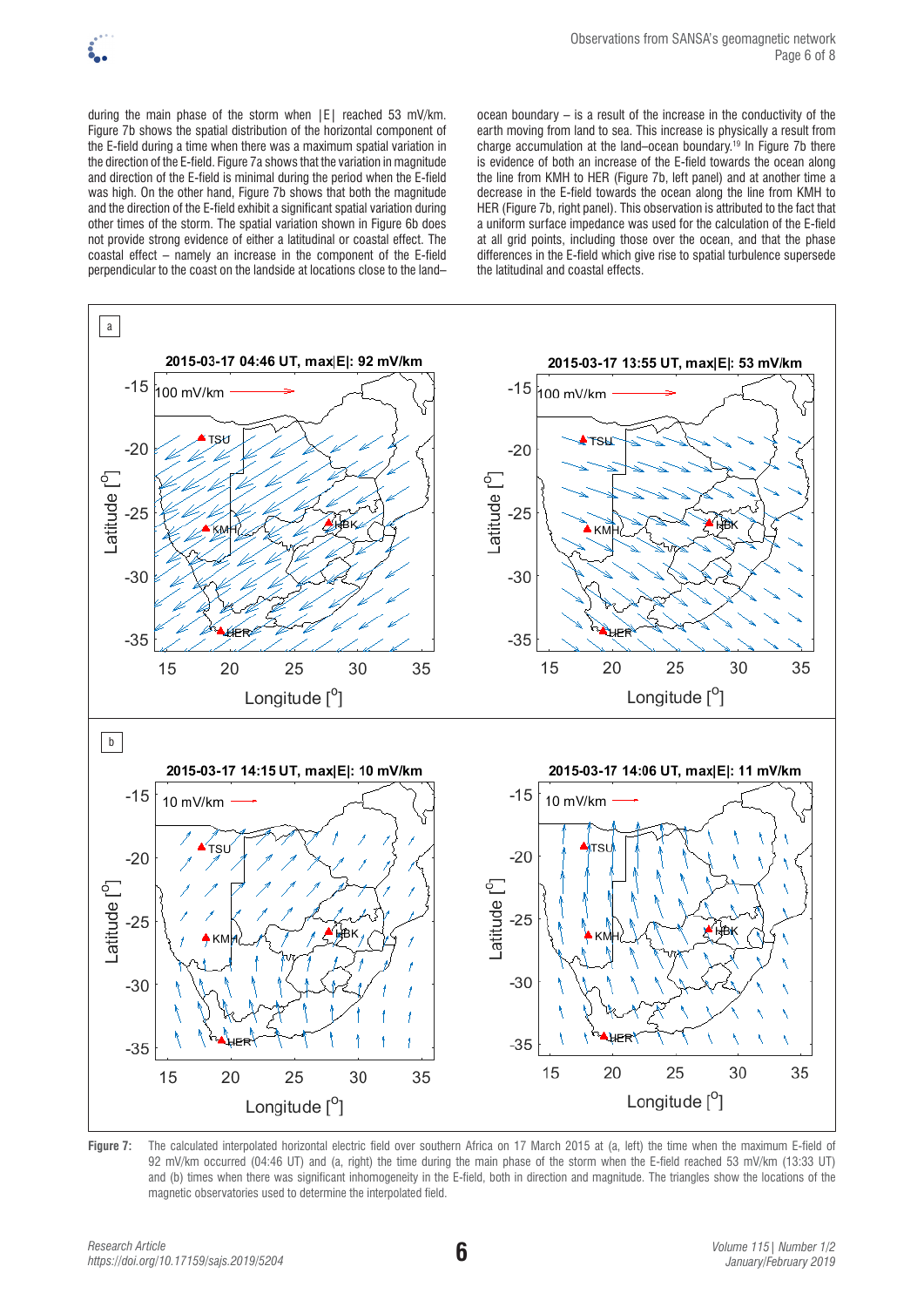

## **Discussions**

At coastal observatories, like HER, geomagnetic variations are more intense than elsewhere along the same latitude because of the close proximity of salty seawater. This coastal effect is the strongest in the vertical Z-component of the geomagnetic field<sup>20</sup> while the horizontal components like X and Y behave differently. The coastal effect is clearly illustrated during the Saint Patrick's Day storm in Figure 5 where the Z component at HER showed significant differences, particularly during the main phase from 14:00 on 17 March 2015. We also noticed that the induction effect of the ocean at HER is not constant and that it varied with time as the storm developed, with the largest deviation of approximately 65 nT to be observed around 17:00 UT. Hartebeesthoek, located 1250 km to the northeast of Hermanus, does not show a measurable coastal contribution, while Tsumeb, which is about 1500 km north of Hermanus, is influenced by a small induction disturbance.

There is a further enhancement in the electric field close to the coast because of the abrupt change in the surface impedance near the coast. Modelling done by Gilbert<sup>21</sup> has shown that the enhancement to the component of the electric field directed perpendicular to the coast behaves as the inverse of the square root of the distance from the shoreline and this effect extends to a distance on the order of a skin depth inland.

The peak magnitude of the electric field |E| over southern Africa was estimated at 92 mV/km and occurred at 04:46 UT on 17 March 2015 during the SSC phase of the storm. Although no damage to the South African power network has so far been attributed to the impact of the Saint Patrick's Day storm, the peak magnitude of the electric field |E| over southern Africa was in the same order of magnitude as the peak E-field during other storms during which damage was caused in the power network. This peak was about 63% of the peak of 147 mV/km estimated to have occurred at the peak of the 2003 Halloween geomagnetic storm which occurred during the main phase of the storm at 06:40 UT on 29 October 2003 which had a significant impact on the South African power network.20 The difference in the impact may be attributed not only to the peak value of the E-field, but also to the duration of large values of |E| being longer during the 2003 storm, which is more likely to have caused thermal damage. Note that the E-field was predominantly westward during the period shown in Figure 7a, but turned eastward during the main phase of the storm. During the main phase of the storm of 17 March 2015, the highest value of |E| was 53 mV/km, which occurred at 13:55 UT. Such variations in the magnitude and direction of the magnetic field can only be determined because data are available from a regular distribution of magnetic observatories as in southern Africa, as the spatial variation in both magnitude and direction of the E-field at any particular time during the storm could not be inferred properly from the observations at only a single observatory in the region. The components of the E-field that are parallel and perpendicular to the coast are affected in opposite ways. The parallel component decreases with proximity to the coast while the perpendicular component increases with proximity to the coast.<sup>21</sup> During the peak of the storm, the E-field has a fairly homogeneous spatial distribution over the region (Figure 7a) but during other times the E-field is turbulent (Figure 7b) and exhibits both an increase in magnitude with proximity to the coast (KMH to HER, Figure 7b, left panel), and a decrease in magnitude (KMH to HER, Figure 7b, right panel), which seems to supersede the latitudinal and coastal effects. The scale length of the variations in the E-field during the most turbulent parts of the storm, as shown in Figure 7b, is in the order of the spacing between the observatories.

Figure 8 shows GIC recorded at a generating power station in northern South Africa for 17 and 18 March 2015, with the electric field calculated at HBK according to the Grassridge ground conductivity profile. As far as we are aware, the GIC amplitude, with maximum of about 8 A, was too small to cause significant immediate damage to infrastructure. Records of degradation leading to failures of several transformers after the Halloween geomagnetic storm in 2003, and attributed to GICs, have indicated much smaller currents could initiate damage.<sup>2</sup> Transformer failures attributed to even lower GICs (less than 8 A in the neutral) were reported from the UK<sup>22</sup> with peaks in modelled  $\mathsf{E}_\mathsf{x}$  and  $\mathsf{E}_\mathsf{y}$ , corresponding to storm commencement and main phase, coinciding with peaks in recorded GIC. The GIC currents were measured in the neutral to ground connection of a Y-connected transformer. The sampling rate of the GIC measurements is not known. The only parameters recorded by the power utility are the maximum, minimum and mean values over every 5-min interval. In Figure 8, the minima that have been measured at about 06:30 and 22:00 UTC which are not correlated to peaks in the E-field, could indeed be spikes that are unrelated to the real disturbance. The correlation coefficients of the average GIC with the 5-min averages of E<sub>x</sub> and  $E_y$  components are -0.6595 and 0.41266, respectively.



**Figure 8:** Modelled E-field (HBK) and measured geomagnetically induced current (GIC) (Matimba).  $\mathsf{E}_{\chi}$  and  $\mathsf{E}_{\gamma}$  are the X and Y components of the electric field, respectively. The geographic coordinates of the Matimba Power Station are 23.67°S, 27.62°E.